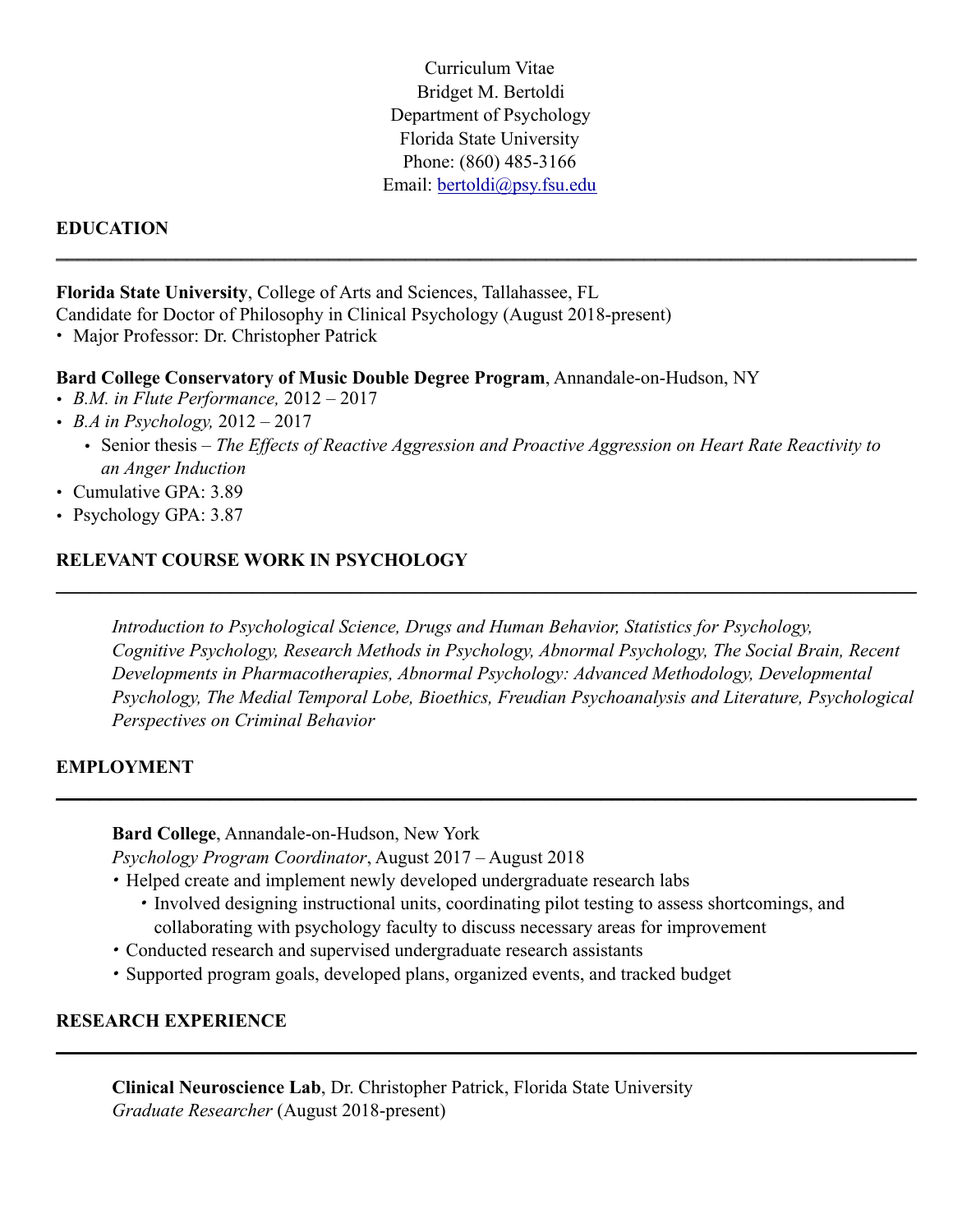- Develop and optimize triarchic psychopathy scale measures appropriate for children and adolescent samples using quantitative techniques
- Investigate relationships among psychopathy measures and psychophysiological emotional reactivity using incarcerated samples

### **Memory Dynamics Lab**

Principal Investigator – Justin Hulbert, Bard College, Annandale-on-Hudson, New York *Research Assistant*, August 2017 – August 2018

- Developed and implemented an experiment assessing the effects of mindfulness meditation on heart rate variability (HRV) and memory suppression skills
- Used Biopac MP150 System to record electrocardiogram and conducted HRV analysis
- Delegated experimental tasks to undergraduate research assistants
- Gained familiarity with Neurokit and Python

# **Astor Services for Children and Families**, Rhinebeck, New York

*Research Aide*, January 2016, June 2016 – August 2016

- Worked under Assistant Executive Director of Quality & Clinical Outcomes
- Provided support in the development, implementation and dissemination of outcomes evaluation research
- Responsibilities included data collection, data entry, analysis, and literature reviews
- Reformed and updated Astor's group evidence-based practice database

# **Affective Cognition Lab**

Principal Investigator – Amy Winecoff, Bard College, Annandale-on-Hudson, New York *Research Assistant*, September 2015 – May 2016

- Developed and implemented psychophysiological experiment
- Developed methodological guidelines for the assessment of interoception using ECG
- Conducted literature review on the relationship between war trauma and the risk for developing eating disorders
- Gained a better understanding of the eating disorder literature
- Helped establish a novel psychophysiology lab at Bard College

**Senior Thesis**, Annandale-on-Hudson, New York, September 2015 – May 2016

- Intensive, year-long empirical project exploring the relationships between male aggression, anger and heart rate
- Developed an experiment using E-Prime and recruited male participants
- Independently recorded participants' ECG during an anger induction paradigm
- Analyzed participant data using SPSS, MATLAB, and AcqKnowledge, and presented findings

# **Astor Services for Children and Families,** Rhinebeck, New York

*Research Extern*, September 2014 – January 2015

- Acquired knowledge about the Child and Adolescent Needs and Strengths (CANS NY) and performed CANS–NY data entry
- Conducted scholarly reviews as needed to support agency initiatives
- Participated in regularly scheduled research team meetings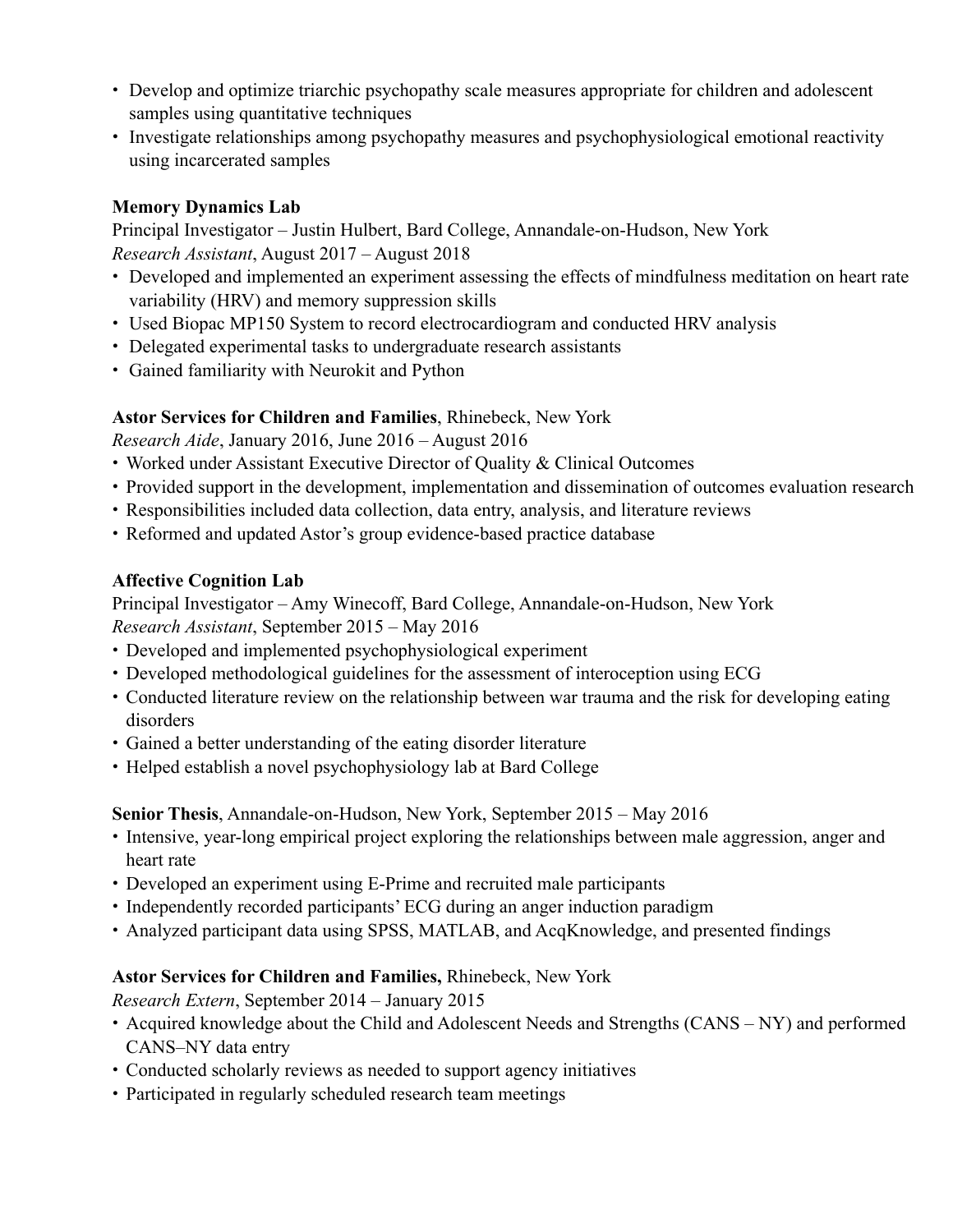Curriculum Vitae Bridget M. Bertoldi Department of Psychology Florida State University Phone: (860) 485-3166 Email: [bertoldi@psy.fsu.edu](mailto:bertoldi@psy.fsu.edu)

*`* **Research Methods**, Bard College, Annandale-on-Hudson, New York, Spring 2014

- Course designed to introduce the main research methods and analyses used in psychology
- Independently designed and conducted an observational survey on college students and presented experimental research findings

\_\_\_\_\_\_\_\_\_\_\_\_\_\_\_\_\_\_\_\_\_\_\_\_\_\_\_\_\_\_\_\_\_\_\_\_\_\_\_\_\_\_\_\_\_\_\_\_\_\_\_\_\_\_\_\_\_\_\_\_\_\_\_\_\_\_\_\_\_\_\_\_\_\_\_\_\_\_\_

# **CONFERENCE PRESENTATION**

Eastern Psychological Association, Boston, MA, March 16 – 18, 2017

• Presented senior thesis research poster in the Undergraduate Poster Session

### **AWARDS**

• Independently developed and received patent for "Apparatus for Cleaning a Woodwind Instrument" US20090193597 A1 – August 6, 2009

\_\_\_\_\_\_\_\_\_\_\_\_\_\_\_\_\_\_\_\_\_\_\_\_\_\_\_\_\_\_\_\_\_\_\_\_\_\_\_\_\_\_\_\_\_\_\_\_\_\_\_\_\_\_\_\_\_\_\_\_\_\_\_\_\_\_\_\_\_\_\_\_\_\_\_\_\_\_\_

- Salutatorian of Torrington High School, Class of 2012
- Andrew Jay Bernstein '68 Memorial Scholarship *A scholarship in memory of Andrew Jay Bernstein '68, awarded annually to a psychology major who demonstrates a deep commitment to the field of psychology.*

\_\_\_\_\_\_\_\_\_\_\_\_\_\_\_\_\_\_\_\_\_\_\_\_\_\_\_\_\_\_\_\_\_\_\_\_\_\_\_\_\_\_\_\_\_\_\_\_\_\_\_\_\_\_\_\_\_\_\_\_\_\_\_\_\_\_\_\_\_\_\_\_\_\_\_\_\_\_\_

• Bard College Conservatory of Music Full Tuition Scholarship – August 2012 – May 2017

# **CHILD RELATED WORK EXPERIENCE**

### **Red Hook Residential Facility**, Red Hook, NY

*Music Teacher*, August 2017 – August 2018

- Taught basic music fundamentals to boys ages 12–18 involved in the juvenile justice system
- Helped facilitate the creation of individual and group compositions

### **Red Hook Residential Facility**, Red Hook, NY

*Volunteer*, February 2017 – May 2017

- Worked with boys ages 12–18 involved in the NY juvenile justice system to help teach emotional expression through music
- Facilitated improvisation-based performance practice
- Created a motivating and accessible environment tailored to individual needs and interests

# **Astor Services for Children and Families**, Rhinebeck, NY

*Volunteer*, Fall 2014 – August 2016